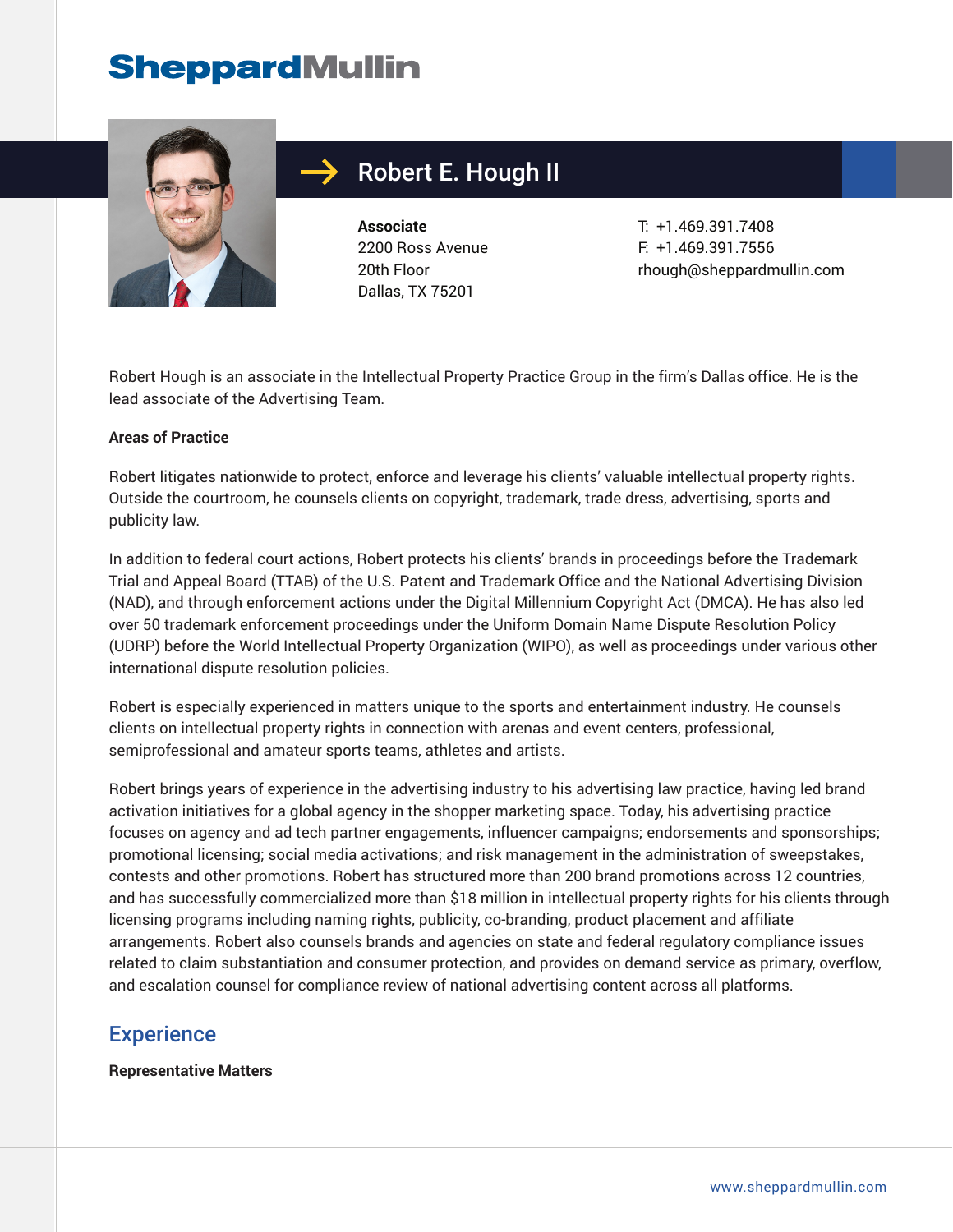- Defend national in-home fitness brand against \$37 million infringement claims in Southern District of New York (prevailed on summary judgment)
- Defend leading national accessories retailer against copyright infringement claims in the Central District of California
- Enforce startup real estate brand's federal trademark rights against infringer in the Northern District of Texas
- Try trademark infringement case to jury on behalf of leading online education provider (plaintiff) in the Northern District of Texas
- Defend ice hockey team in trademark opposition proceeding before the U.S. Trademark Trial and Appeal Board
- Negotiate major airline brand placement in national television reality series
- Negotiate talent engagement and content production agreements for the development and promotion of original music and companion music video for leading online dating services provider
- Negotiate co-branding and promotional license agreements on behalf of major airline in connection with feature film release
- Develop internal and external social media influencer policies for national financial services company
- Draft and provide counsel regarding artwork donation and copyright license agreements on behalf of former U.S. President
- Negotiate intellectual property rights for production of original music video and special edition card game for technology company's advertising campaign in India
- Negotiate multi-year integrated marketing campaign with e-sports team operating in the NBA 2K League.
- Negotiate multi-year National Basketball Association jersey patch sponsorship for digital marketplace service provider
- Provide counsel on the development and operation of new Kansas sports and special events arena
- Negotiate multi-year brand ambassador agreement with professional athlete in the National Basketball Association
- Negotiate licenses and operating agreement in connection with national soccer hall of fame museum and event center
- Provide counsel in connection with the re-branding of a National Collegiate Athletic Association Division I Football Bowl Subdivision sporting event
- Draft and provide counsel on licenses and operating agreement in connection with professional football hall of fame
- Provide counsel to new owners of ice hockey team in North American Hockey League on re-branding efforts and negotiation of stadium rights
- Provide counsel and draft licenses in connection with Major League Baseball stadium naming rights sponsorship

## **Articles**

■ Right of Publicity *The Licensing Journal (Wolters Kluwer), Volume 39, Number 9*, 10.2019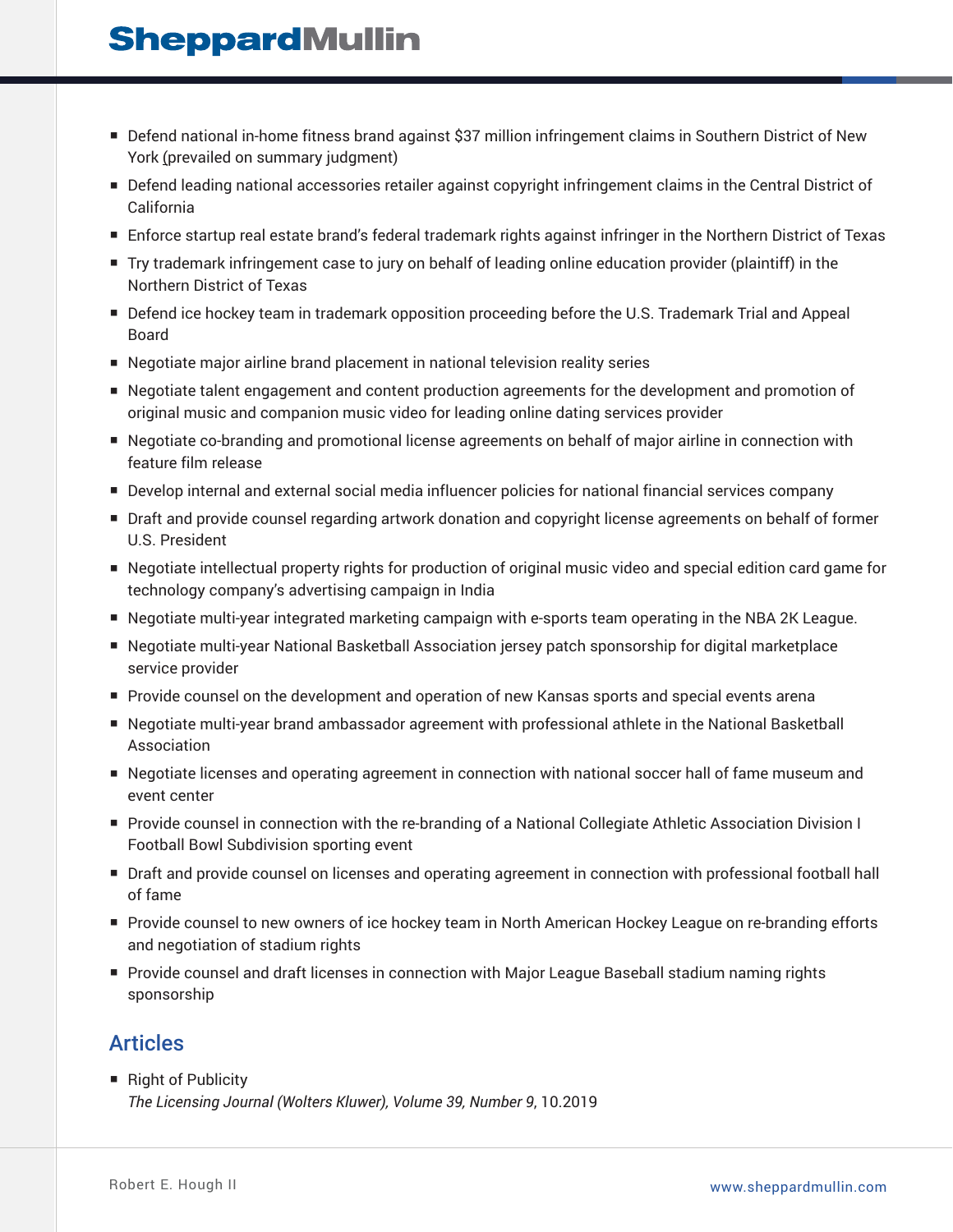- New York's Right of Publicity Statute at Center Court in Esports Dispute *Sports Litigation Alert*, 08.16.2019
- Headline Issues for Brands to Consider When Negotiating Athlete Publicity Licenses *LawInSport*, 04.17.2019
- "Faces and Names: Modern Issues in Publicity Licensing," *Journal of NCAA Compliance*, March/April 2019

### **Covering Your Ads Blog Posts**

- "California's Fair Pay to Play Act: This is Only The First Quarter," October 4, 2019
- "NAD Recommends Improvements to Baby Monitor Performance Disclosures," August 6, 2019
- "CARU Takes Action Against Two More Mobile Apps," (Part II), June 25, 2019
- "Faces and Names: Modern Issues in Athlete Publicity Licensing," April 9, 2019

#### **Eye on Privacy Blog Posts**

- "Utility Provider Settles Call Recording Lawsuit for \$3.7 Million," August 6, 2019
- "CARU Takes Action Against Two Mobile Apps," (Part I) June 19, 2019

#### **Intellectual Property Law Blog Posts**

- "Easier Copyright Registration Coming for Blogs and Social Media Posts," August 10, 2020
- "Celebrity Entertainer Sues Over Video Game Avatar," August 22, 2019

### Speaking Engagements

"Basics of Promotions, Sweepstakes, Skill Contests and Gaming," 2020 ANA/BAA Marketing Law Conference, November 10, 2020

Moderator, "Protecting & Enforcing Your Brand in the Intellectual Property, Domain Name, and Mobile App Arenas," 2017 ANA/BAA Marketing Law Conference, November 14, 2017

"Top Advertising and Marketing Issues Facing Retailers Today," Consumer Products, Retail, and Franchise Industry Group, June 21, 2017

### Events

2021 ANA/BAA Marketing Law Conference Basics Of Promotion, Sweepstakes, Contests And Gaming San Diego, CA and Virtual, 11.15.2021

## **Memberships**

Member, American Bar Association Member, Dallas Bar Association